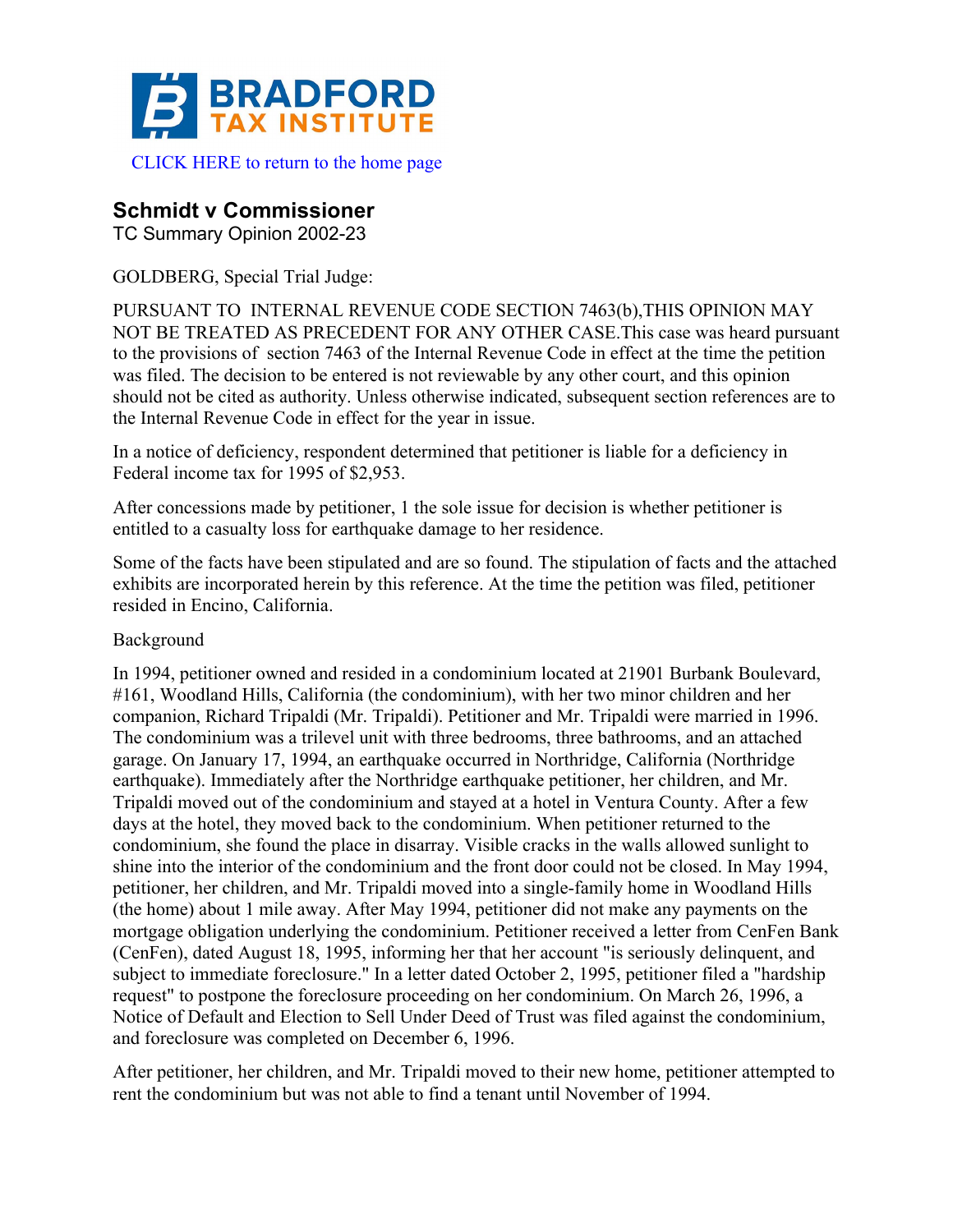Before the Northridge earthquake, on June 30, 1993, petitioner quitclaimed 50-percent ownership of the condominium to Mr. Tripaldi. On August 29, 1994, Mr. Tripaldi quitclaimed his ownership interest in the condominium back to petitioner. According to testimony at trial, petitioner and Mr. Tripaldi entered into an arrangement where Mr. Tripaldi lent approximately \$30,000 to petitioner for the purchase of the home. The loan obligation was to be secured by petitioner's condominium. No loan documents were created to memorialize the loan. In other words, the parties' intent was to enter into a secured loan transaction by use of the 50-percent interest quitclaimed to Mr. Tripaldi. As exhibited by the quitclaim deed, dated August 29, 1994, Mr. Tripaldi testified that he relinquished his "security interest" in the condominium when petitioner purportedly satisfied her loan obligation.

Petitioner filed and was granted an automatic extension of time to file her 1995 Federal income tax return. Petitioner timely filed her 1995 Federal income tax return, in which she reported a casualty loss of \$21,935.49 attributable to damage to the condominium from the 1994 Northridge earthquake. Petitioner attached to her 1995 return a four-page, single-spaced, itemized list of necessary repairs to the condominium (repair list). Petitioner based the repair list, categorized by the estimated cost for damage which occurred in each room, from an itemized list of repairs prepared by State Farm Insurance Co. (State Farm), dated June 20, 1996. Petitioner did not make the repairs or incur any repair expenses for items listed on the repair list during 1995 or any other year.

On her 1994 Federal income tax return, petitioner claimed a casualty loss deduction of \$51,029 for damage to her personal property and fixtures to the condominium. Included in the claimed casualty loss were the following homeowners association fees:

| Homeowners Association Emergency Assessment    |         |
|------------------------------------------------|---------|
| (A Fund) Warner Village III                    | \$8,600 |
| Homeowners Association Insurance Deductible    |         |
| (B Fund) Warner Village III                    | \$4,000 |
| Homeowners Association Insurance 10% Exclusion |         |
| (C Fund) Warner Village III                    | \$2,179 |

Respondent allowed petitioner's casualty loss deduction for 1994, and the above casualty loss is not in dispute in this case.

In the notice of deficiency, respondent disallowed petitioner's casualty loss deduction for 1995 because petitioner failed to substantiate the amount of the purported casualty loss. In the alternative, respondent contends that if the Court were to decide that petitioner's loss was substantiated, then the loss was claimed in the incorrect year, and also that petitioner owned 50 percent of the Woodland Hills condominium, entitling her to only 50 percent of the claimed loss.

## Discussion

 Section 165(a) generally allows a deduction for "any loss sustained during the taxable year and not compensated for by insurance or otherwise." Individuals may deduct losses to property caused by casualties such as earthquakes.

Sec. 165(c)(3). The loss must exceed \$100 and 10 percent of the individual's adjusted gross income. Sec.  $165(h)(1)$  and  $(2)(A)(ii)$ .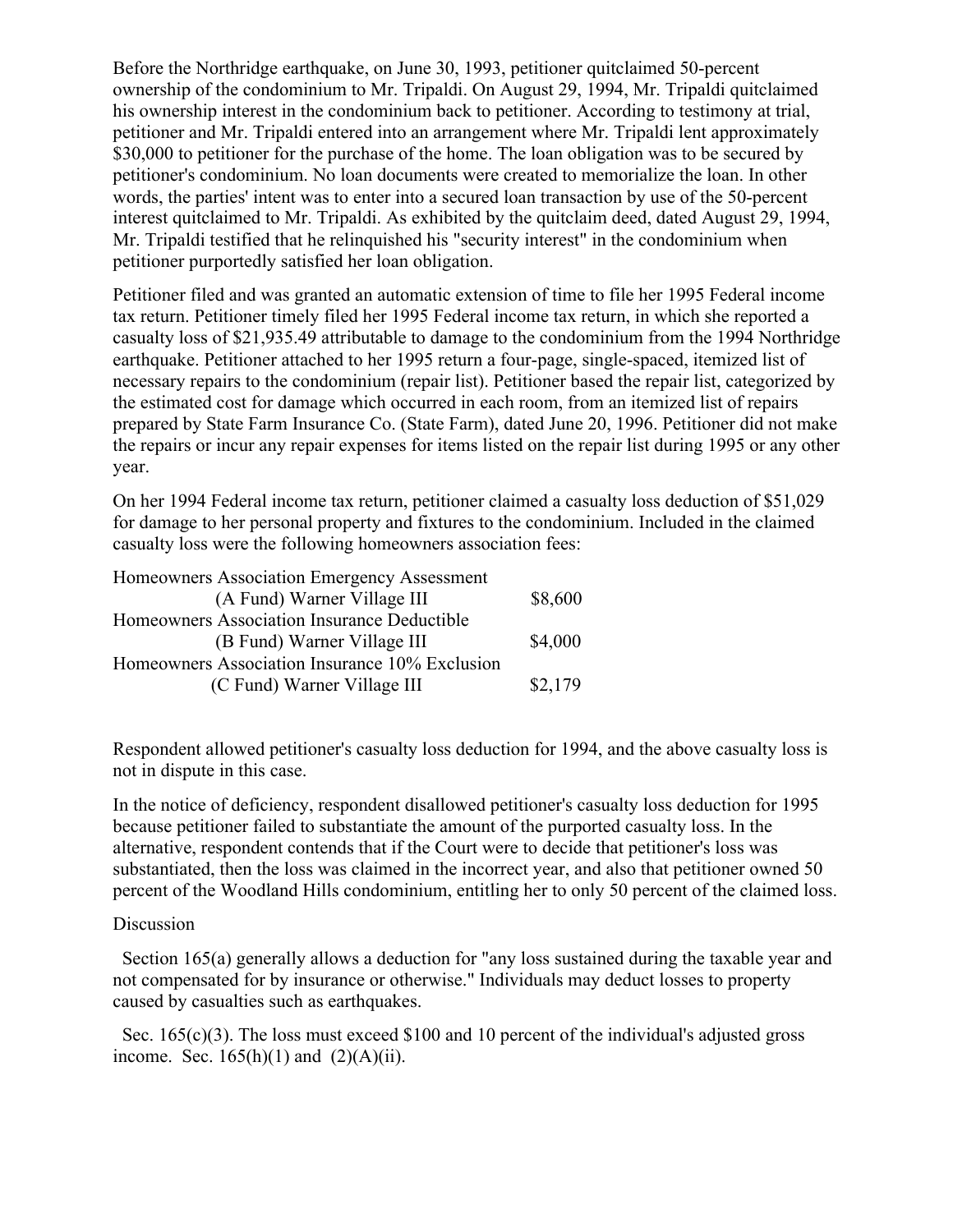The regulations provide two methods of valuing a casualty loss; namely, the decrease in fair market value or the cost of repairs. Sec.  $1.165-7(a)(2)$ , Income Tax Regs. To be eligible for a casualty loss deduction based on the decrease in the fair market value, a taxpayer must prove (a) the fair market value of the property immediately before and immediately after the casualty, (b) the amount of insurance reimbursement, and (c) the adjusted basis in the property. Helvering v. Owens, 305 U.S. 468 [21 AFTR 1241] [ 21 AFTR 1241] (1939); Lamphere v. Commissioner, 70 T.C. 391, 395-396 (1978); Cornelius v. Commissioner, 56 T.C. 976, 979 (1971); sec. 1.165-  $7(a)(2)$ , Income Tax Regs. 2

The cost of repairs may be considered if the taxpayer shows that (a) the repairs are necessary to restore the property to its condition immediately before the casualty, (b) the amount spent for the repairs is not excessive, (c) the repairs are made only to the damaged portion of the property, and (d) the repairs do not cause the value of the property to exceed the value of the property immediately before the casualty. Lamphere v. Commissioner, supra at 395-396; Farber v. Commissioner, 57 T.C. 714, 719 (1972); sec. 1.165-7(a)(2)(ii), Income Tax Regs.

We note that in the instant case the claimed casualty loss is based upon the itemized repair list attached to petitioner's 1995 return. The parties stipulated that this repair list is identical to the State Farm estimated repair list, dated June 20, 1996. The parties further stipulated that none of the repairs were actually made, nor did petitioner expend any money for the repairs. Simply put, petitioner made no repairs to her condominium unit. According to Farber v. Commissioner, supra at 719, in order for a taxpayer to use the "cost of repair" method of valuation, the taxpayer must first show that "actual repairs and expenditures, not just estimates" were made. We stated in Farber that "in cases where this Court has permitted the `cost of repairs' method to be used to ascertain the amount of the loss, the repairs and expenditures were actually made

\*\*\* The use of estimates has not been regarded as persuasive." Id. at 719; cf. Clapp v. Commissioner, 36 T.C. 905, 908 (1961), affd. 321 F.2d 12 [12 AFTR 2d 5051] [ 12 AFTR 2d 5051] (9th Cir. 1963); Harmon v. Commissioner, 13 T.C. 373, 382-383 (1949). Like the taxpayer in Farber, petitioner did not provide the actual costs she incurred in repairing the condominium during 1995 because no repairs were made. Rather, the only evidence submitted is the estimated cost of repair list compiled by State Farm. Accordingly, we find that petitioner failed to substantiate the claimed casualty loss deduction by the cost of repair method of valuation.

Petitioner may use the decrease in fair market valuation method to calculate the casualty loss; however, we have only sparse testimony from petitioner and Mr. Tripaldi as to the value of the condominium before or immediately after the Northridge earthquake. Petitioner did not provide expert testimony, appraisal reports, or other documents to corroborate her basis for the fair market value. See sec. 1.165-7(a)(2), Income Tax Regs. It is well settled that we are not required to accept a taxpayer's self-serving testimony in the absence of corroborating evidence. Niedringhaus v. Commissioner, 99 T.C. 202, 212 (1992).

Finally, we note that petitioner does not argue that her out-of-pocket costs for actual repairs due to damage from the Northridge earthquake were deducted as a casualty loss on her 1994 return, which respondent does not dispute. At the core of petitioner's case is her desire to recover some of the lost insurance reward which she was denied because the condominium was foreclosed.

On the basis of the above, we find that petitioner failed to substantiate the amount of the casualty loss, and, therefore, it is unnecessary for us to address respondent's alternative arguments. Accordingly, petitioner is not entitled to the casualty loss deduction during the year in issue. Respondent is sustained on this issue.